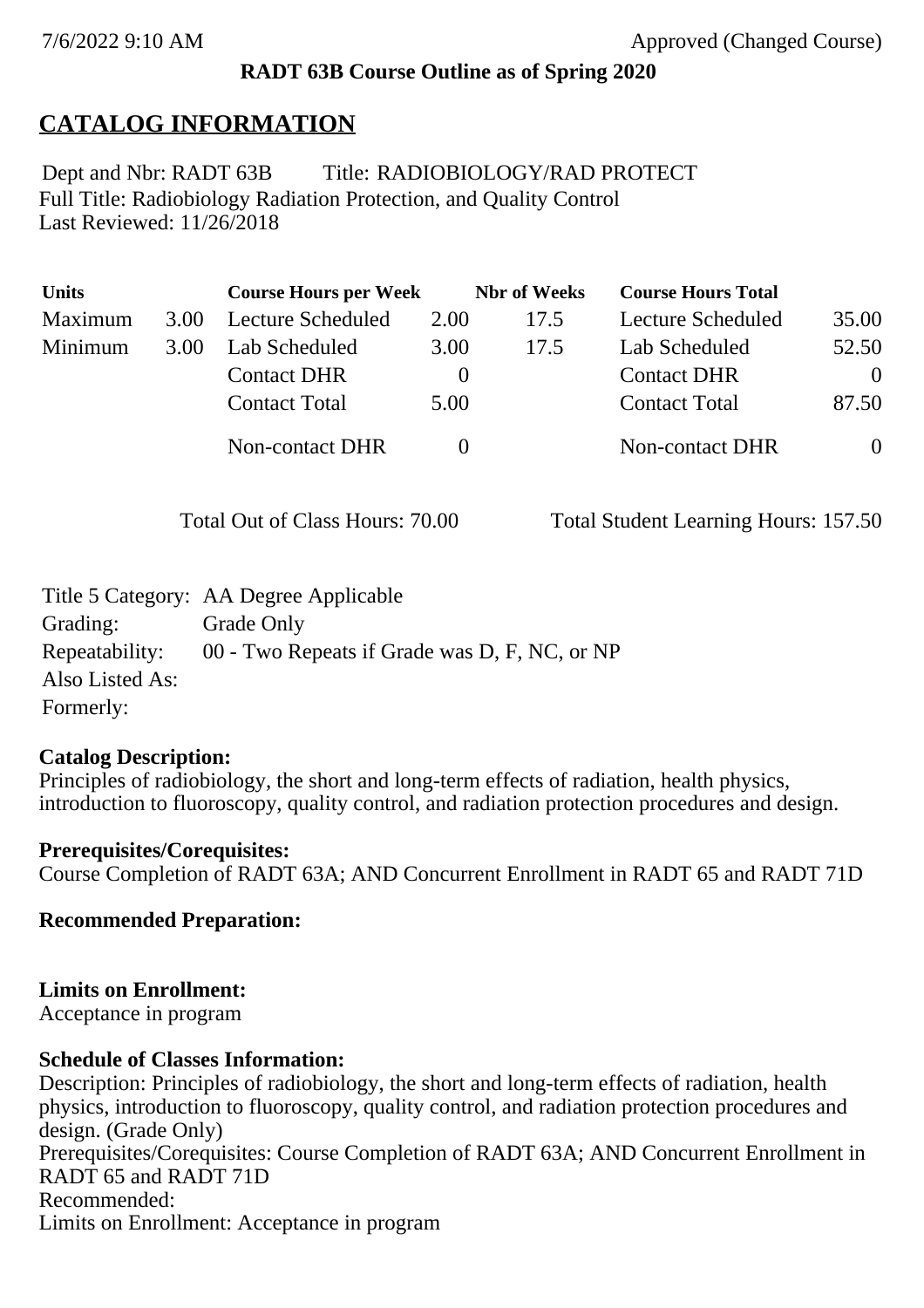## **ARTICULATION, MAJOR, and CERTIFICATION INFORMATION:**

| <b>AS Degree:</b><br><b>CSU GE:</b> | Area<br><b>Transfer Area</b> |            |                  | Effective:<br>Effective: | Inactive:<br>Inactive: |
|-------------------------------------|------------------------------|------------|------------------|--------------------------|------------------------|
| IGETC:                              | <b>Transfer Area</b>         |            |                  | Effective:               | Inactive:              |
| <b>CSU Transfer: Transferable</b>   |                              | Effective: | <b>Fall 1981</b> | Inactive:                |                        |
| <b>UC</b> Transfer:                 |                              | Effective: |                  | Inactive:                |                        |

### **CID:**

### **Certificate/Major Applicable:**

[Both Certificate and Major Applicable](SR_ClassCheck.aspx?CourseKey=RADT63B)

# **COURSE CONTENT**

### **Student Learning Outcomes:**

Upon completion of the course, students will be able to:

- 1. Explain the effects of radiation exposure on human tissues.
- 2. Implement effective measures of radiation protection in any radiology department.
- 3. Evaluate the performance of radiographic systems in relation to radiation safety.

### **Objectives:**

Upon completion of this course students will be able to:

- 1. Define quality assurance and quality control.
- 2. Identify the early and late effects of radiation.
- 3. Differentiate between early and late effects of radiation.
- 4. Evaluate the radiosensitivity of tissues and organs.
- 5. Identify various stages of cell division, proliferation and cancer induction.
- 6. Describe the processes of mitosis and meiosis.
- 7. Explain the cardinal principles of radiation protection.
- 8. List, discuss, and explain the long and short term hazards of radiation to human beings.
- 9. Explain the cardinal principles of radiation protection.
- 10. Discuss the ALARA (As Low As Reasonably Achievable) principle.
- 11. Describe the radiation dose-response relationship.
- 12. Describe the three acute radiation syndromes.
- 13. Explain the theories and list the methods for radiation protection of medical personnel and patients.
- 14. List all of the State and National Radiation Health and Safety regulations for radiologic technology personnel.
- 15. List the fundamental principles of fluoroscopy and their impact on radiation protection.
- 16. Explain the design for radiation protection.

### **Topics and Scope:**

I. Human Response to Radiation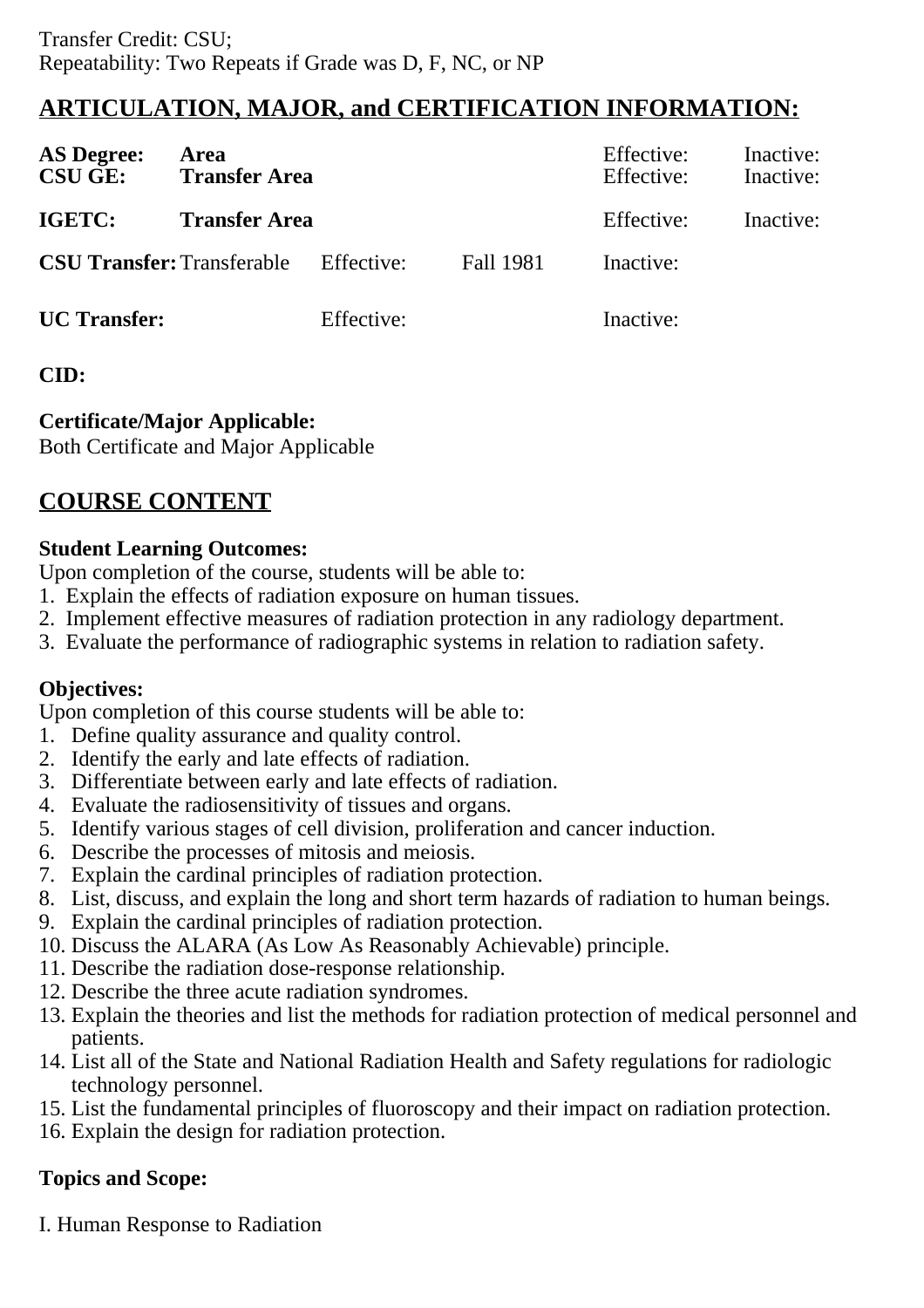- A. Cell theory
- B. Molecular composition
- C. Tissues and organs
- II. Biologic Aspects
	- A. Law of Bergonie and Tribondeau
	- B. Radiation responses
	- C. Dose response relationships
	- D. Biological factors in radiosensitivity
	- E. Genetic impact
	- F. Embryonic and fetal risks
	- G. Somatic effects
- III. Irradiation of Macromolecules
	- A. Point lesions
	- B. Macromolecular synthesis
	- C. Radiation effects on DNA
	- D. Cell recovery
- IV. Linear Energy Transfer
- V. Relative Biological Effectiveness
- VI. Acute Radiation Lethality
	- A. Prodromal period
	- B. Hematologic syndrome
	- C. Gastrointestinal syndrome
	- D. Central nervous system syndrome
	- E. Mean survival time
	- F. Local tissue damage
	- G. Hematologic effects
	- H. Cytogenetic effects
	- I. Late effects of radiation exposure
	- J. Early effects of radiation exposure
- VII. Minimizing Patient Exposure
	- A. Exposure factors
	- B. Shielding
	- C. Beam restriction
	- D. Filtration
	- E. Patient considerations
	- F. Dose documentation
	- G. Image receptors
	- H. Grids
	- I. Fluoroscopy
	- J. Dose area product
- VIII. Radiation Health Physics
	- A. ALARA principle
	- B. Pregnancy policy
	- C. Occupational dose
	- D. Patient exposure dose
	- E. General public exposure dose
	- F. Ethical considerations
- IX. Personnel Protection
	- A. Sources of exposure
		- 1. primary beam
		- 2. secondary radiation
	- B. Methods of protection time, distance, shielding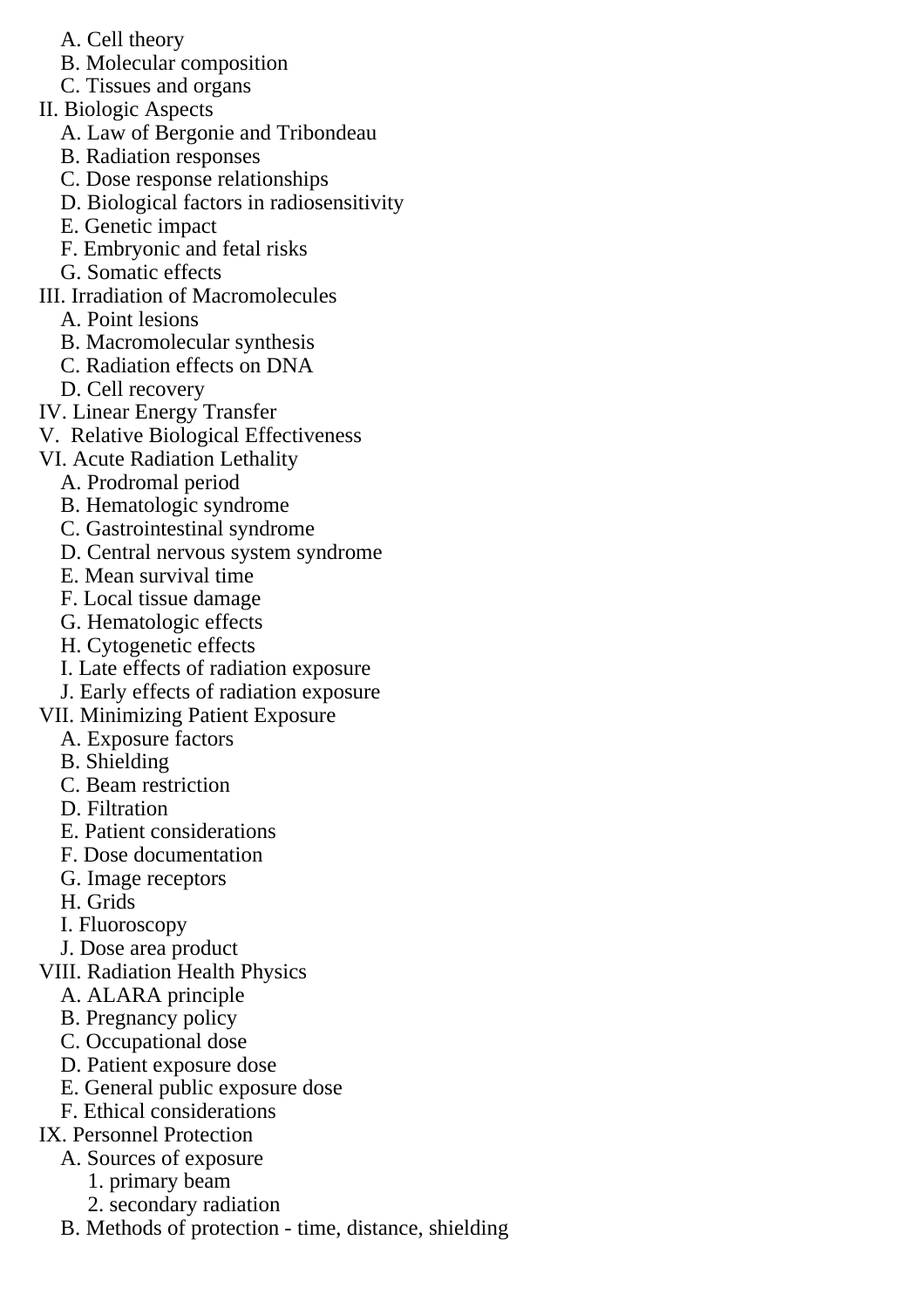- C. Protective devices
- D. Special considerations
	- 1. mobile units
	- 2. fluoroscopic
- E. Radiation exposure and monitoring
- F. Handling radioactive materials
- G. Designing for radiation protection
- X. Quality Control
	- A. Radiographic
	- B. Fluoroscopic
	- C. Computerized tomography
- XI. Quality Assurance Procedure Regulations/Dose Limits
	- A. Federal Regulatory Agency
	- B. California Department of Public Health
	- C. California Code of Regulations Title 17
- Lab:
- XII. Laboratory Experiments
	- A. Radiographic quality control
		- 1. coincidence of x-ray beam and light field
		- 2. kVp accuracy
		- 3. source image receptor distance indicator
		- 4. timer accuracy
		- 5. focal spot accuracy
		- 6. exposure linearity
		- 7. exposure reproducibility
	- B. Verification of the new mAs formula
	- C. Reduction of patient exposure
	- D. Inverse Square Law
	- E. Occupational exposure reduction
	- F. Radiation protection
		- 1. time, distance, shielding
		- 2. protective devices: aprons, gloves, thyroid shields, gonadal shielding
		- 3. collimation
	- G. Automatic exposure control
	- H. Digital imaging
		- 1. technical factors
		- 2. image artifacts
		- 3. processing algorithms
		- 4. processing histograms
	- I. Grids
	- J. Collimation
	- K. Control of scatter radiation
	- L. Fluoroscopy
		- 1. operation
		- 2. radiation protection
			- a. patient
			- b. occupational
		- 3. image lag
		- 4. quality control
			- a. technical factors
			- b. dead man switch